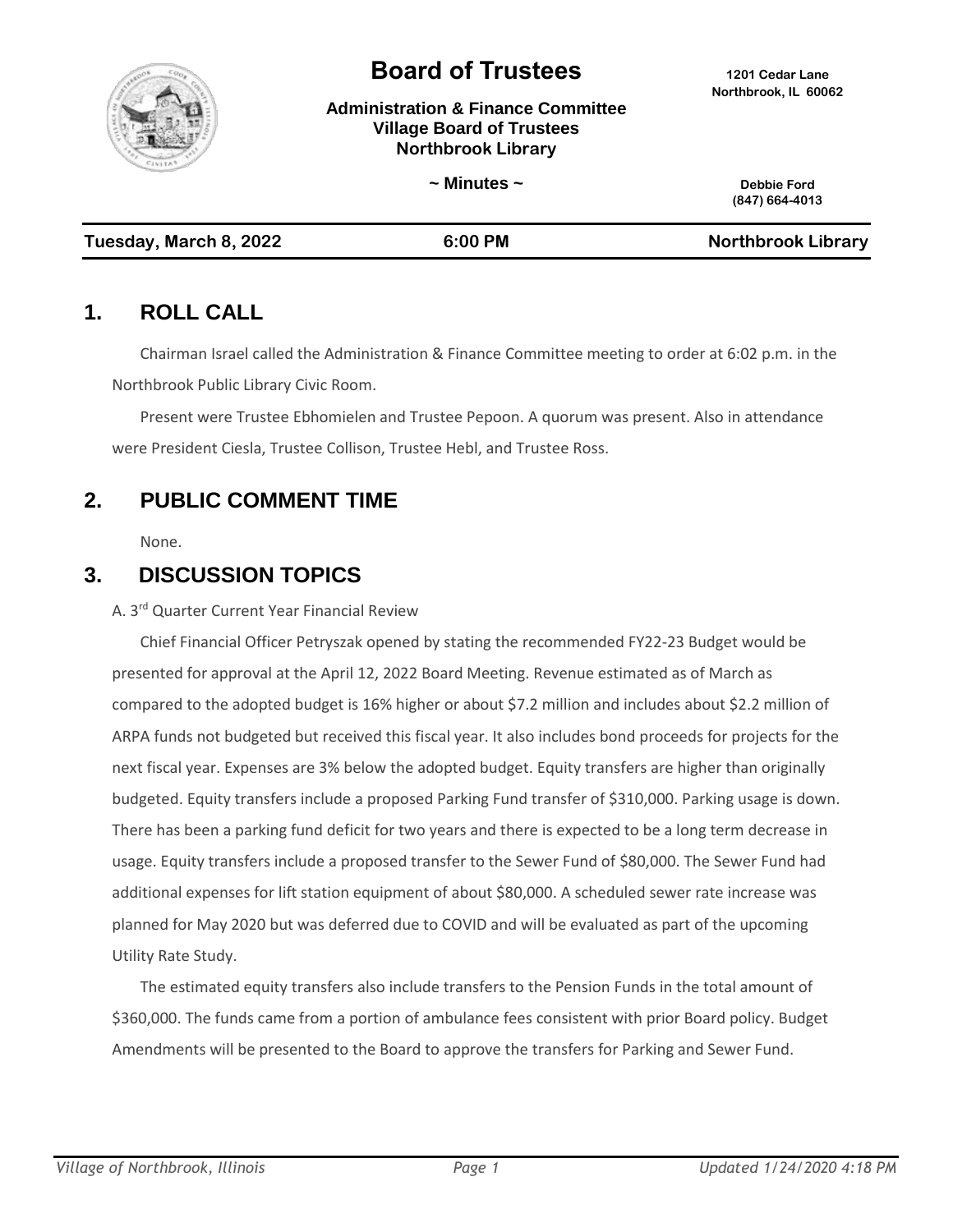ARPA funds are one-time revenue and cover lost revenue per Treasury guidance. Fund balance as a percentage of revenue is 48% and fund balance above the 40% target policy of \$3.9 million.

Chairman Israel asked if any Board members present would object to moving budget amendment items to the Consent Agenda at tonight's meeting. No hearing is needed. Consensus was achieved. ARPA funds were discussed in October. The second half of ARPA funds will be received in the next fiscal year. A new Facility Capital Project Fund is proposed to be annually funded with 70% of excess general fund balance above the 40% policy determined by the annual independent financial audit. The new fund would be used towards facilities. Funds would be appropriated in the final budget if there is consensus tonight and would show the estimated transfer based on the current estimated numbers. The final numbers will be available from the October audit.

Chairman Israel asked if a motion was needed for the amount to be 70% of the excess and be reviewed at the audit. Consensus was achieved.

General Fund Revenue sources show that replacement tax is estimated to be \$360,000 higher than originally budgeted based on higher corporate profits. Sales tax based on year to date trends is estimated to be \$2.8 million higher than originally budgeted. This includes cannabis and online sales tax. Income tax is estimated to be about \$900,000 higher than originally budgeted. Permit revenue is \$400,000 below the original budget.

In summary, expenditures by department and class comparing March estimates to the Amended Budget are 3% below the Amended Budget. The main categories are personnel services and fringe benefits.

Salary savings are due to temporary vacancies and turnover. Contractual Services are 4% below the Amended Budget. There were lower than anticipated expenses for plan reviews. Some capital projects were deferred and facility capital projects came in under budget.

Sales Tax for the last 18 months show actual as compared to the budget, 17 out of 18 months were over budget. Cumulative sales tax receipts for the last 18 months are 18% over budget.

There were no questions regarding any of the reports. Trustee Pepoon asked a question regarding cannabis sales tax. CFO Petryszak answered that we need to watch for newly added distribution locations.

Director Kohlstedt offered an Economic Indicator Review. Construction value is on level with the past several years. Green Acres submitted their formal application. After staff review, Green Acres will come before the Plan Commission at a public hearing possibly in June. Building inspections are slightly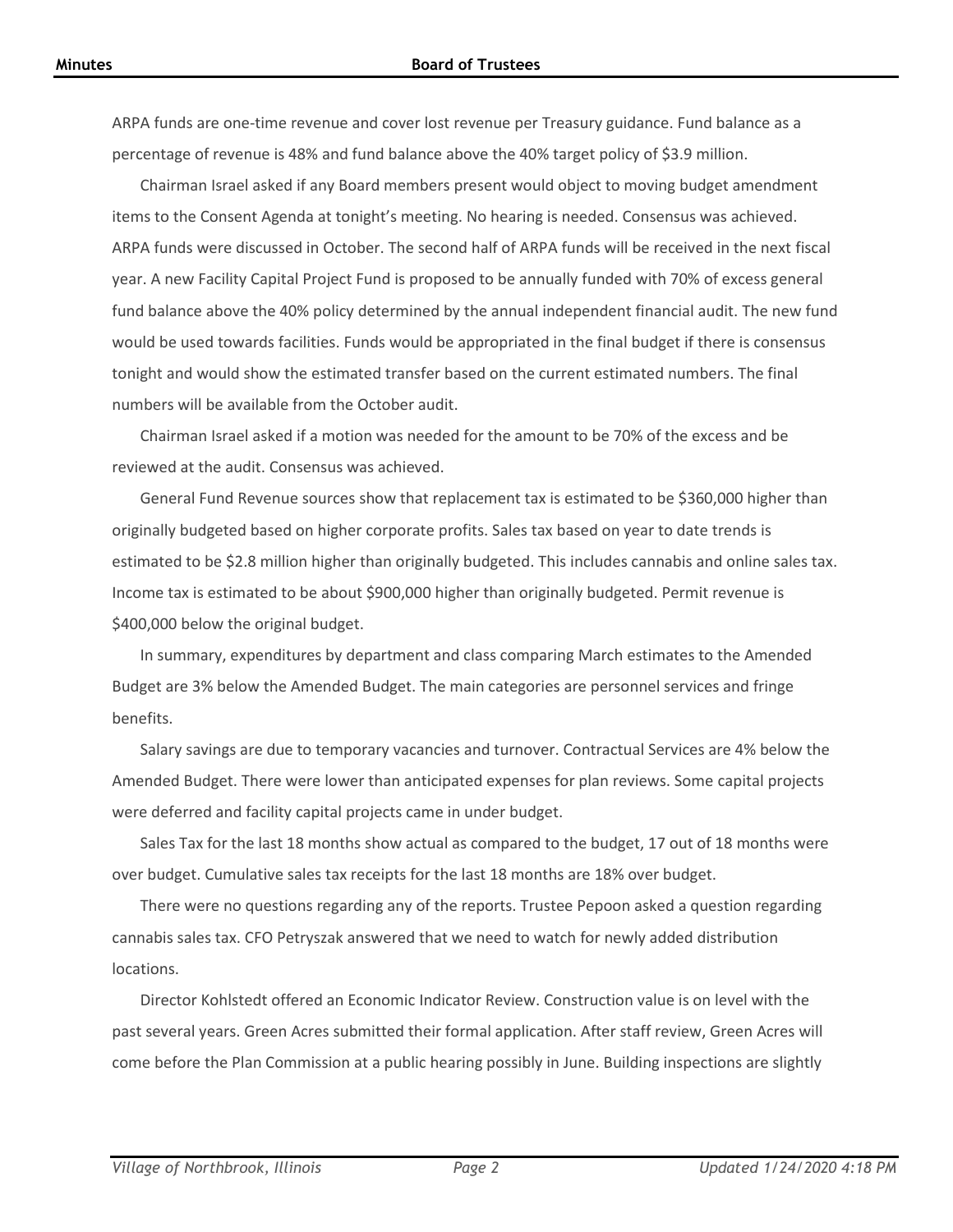down. Permit totals were slightly up from 2020. Single family additions are increasing. New home permits are down.

Jacobs Companies Townhomes has completed 16 units. Jacobs requested in December that all their permits be ready to be picked up. M/I Homes has 40 of 84 units complete. Three buildings are left to apply for permit.

Anticipated residential projects include a townhome project with 35 units, south of J. Alexander's Restaurant that includes affordable housing. The Village is in discussions with Covenant Village for a new building. A seven lot subdivision on Landwehr is going through the public hearing process. The developer chose to pay fee-in-lieu for providing affordable housing units which is permitted under the IHO. A three lot subdivision is planned for Shermer and Techny and will file for final plat. Lexington Homes is preparing for formal submittal.

House values are trending up in Northbrook. Vacancy rates in apartment buildings are low. Retail vacancy took a slight drop along with asking rent. Northbrook Court received a six month extension until August 2022. Sanders Court has no new news. Village Square of Northbrook does not have much vacancy. Willow Festival has a few vacant spaces.

Dania is the largest retail property on the market. Office vacancies have dropped and asking rent has also dropped. The largest office vacancy is located at 400 Skokie Blvd. There is not much change in the industrial market. Rent fluctuations have remained the same for the last two years. Most industrial vacancies are in Sky Harbor.

Unemployment remains fairly low in Northbrook. Trustee Hebl asked about downtown vacancies. A property manager is working on filling vacancies. Napolita has not responded to inquiries. Director Kohlstedt will follow up.

FY 2022/23 Budget discussion was led by Manager Pavlicek. She stated that the budget development process starts with the presentation of the Independent Financial Audit is in October, followed by the five-year Capital Improvement Plan (CIP) presented to the Board in November and Departments work with the Finance Department to present recommendations to the Manager. She provided recommendations for expenditures and revenues. Manager Pavlicek noted local economic conditions are moving in a positive direction. A flat property tax levy has been maintained and there are no tax increases proposed to fund operations. The budget includes real expenditures to begin implementation of the Climate Action Plan (CAP) and meet short term goals for the infrastructure. Manager Pavlicek wants to pursue setting aside money above the 40% Fund Balance Policy for the Police Station, Fire Station 11 and the Public Works Garage as described earlier with the establishment of a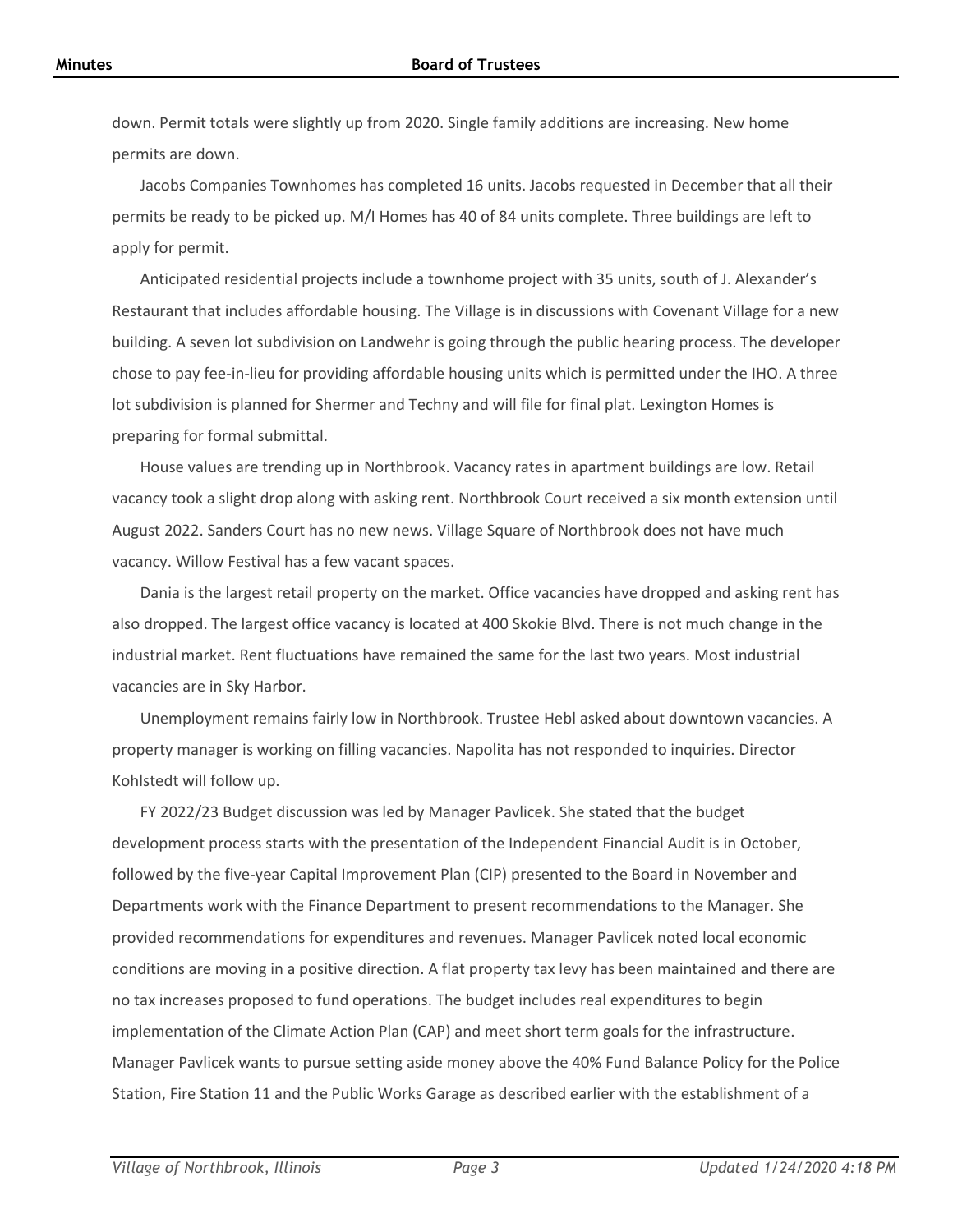Facility Capital Project Fund. A contract for an owner's representative contract for services will be coming in the near future to help with the process of architect selection.

A future COVID variant could change overtime costs, making some operations costlier. The second payment of ARPA funding of \$2.2 million will be received in this coming year. The Village is able to claim the entire ARPA funds received as lost revenue and these funds are not included in the Fund Balance above the 40% reserve policy.

Trustee Pepoon questioned as to how long the auditor had been used by the Village. President Ciesla stated that the firm changes members on the team so it is not an issue.

Manager Pavlicek stated that it is important to invest in core services. IT has changed significantly. The Village wants to pay attention to its Village workforce. The Village is interested in connecting residents to special events in the downtown and also paying attention to the contributions made to community organizations. The Village is paying attention to retail economic development support. In April the Retail Coach is on board. She believes it will yield good results.

The FY 2022/23 Draft Budget abates over \$7 million or 63% of the tax levy for debt service. Transfers of \$212,000 will go to each of Police and Fire pensions from the ambulance fees for both fiscal years to help to pay down the unfunded pension liabilities sooner. Operating expenses are 10% higher than what is estimated for the current fiscal year. The budget for both years is almost balanced with a fund balance above the 40% reserve policy. In FY 2023/24 a surplus is estimated with a fund balance above 40% and this will allow capacity to set aside funds for the facilities needs discussed.

President Ciesla stated that historically the Board budgets the worst case scenario and is conservative on the revenue side. It is a policy decision and philosophy. The Board is comfortable adhering to it.

FY 2022/23 Revenue assumptions show the General Fund unrestricted revenues, net of bond proceeds are projected to be less than 1% higher than estimated for the current fiscal year. In the current fiscal year bond proceeds were issued for two years' worth of Capital Projects. Bond proceeds will not be budgeted for next year. Allocation of property tax planning will be budgeted to restore additional pension fund contributions. Sales tax is projected to be 1.5% higher than estimated for the current year. Permit revenues are budgeted higher in anticipation that there could be larger projects, i.e., Grainger and/or Green Acres. Ambulance fees are projected to come back to pre-COVID levels.

New Board initiatives include Climate Action Plan forestry in the amount of \$420,000 in FY 2022/23, and the same in the second year, Department Organizational Assessments \$120,000; Village